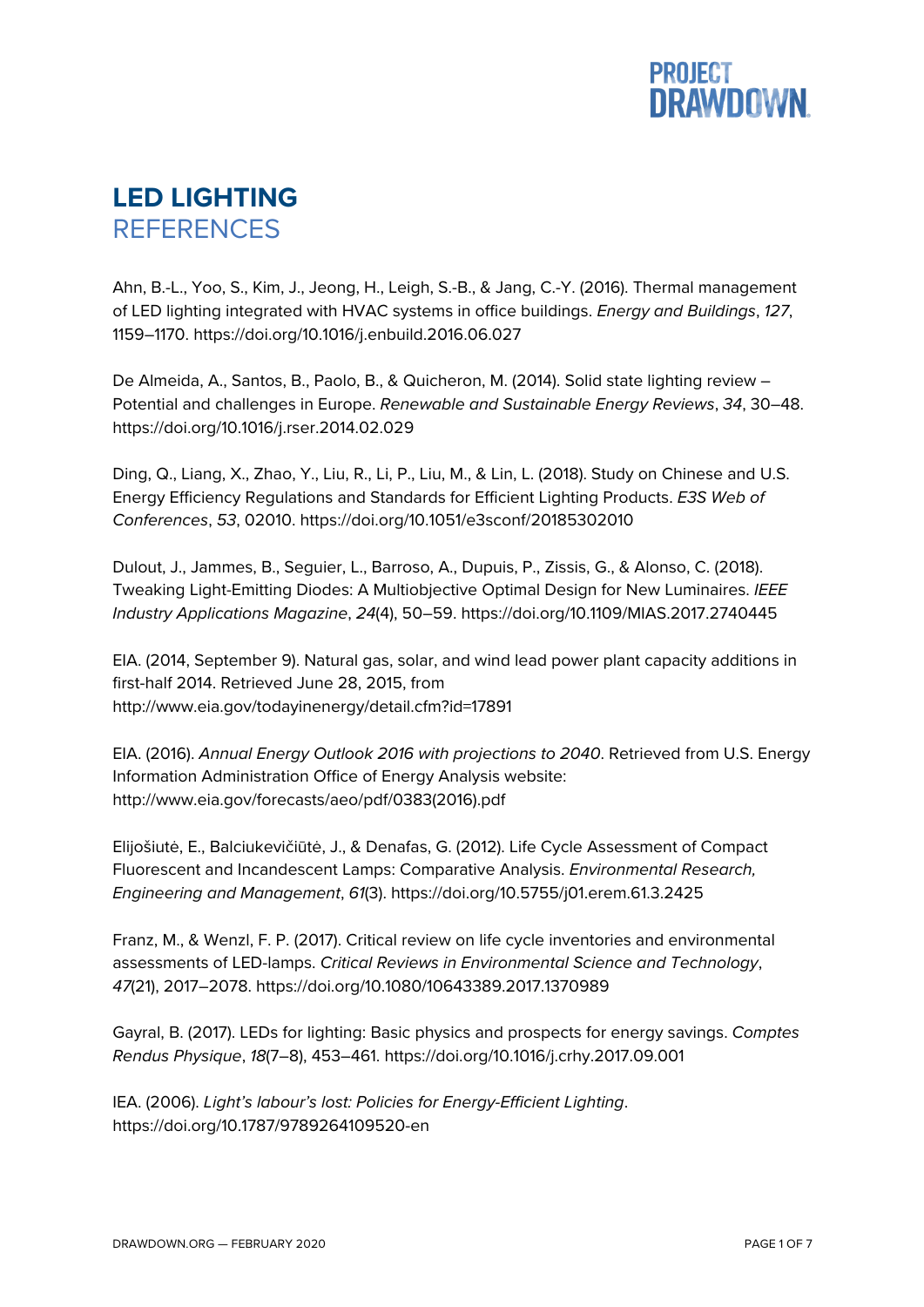International Energy Agency. (2017). *Energy Access Outlook 2017*. Retrieved from https://www.iea.org/publications/freepublications/publication/WEO2017SpecialReport\_Energy AccessOutlook.pdf

Luth, J. (2012). *Extended Producer Responsibility for Closing Material Loops: Lessons from energy-efficient lighting products*. Retrieved from https://www.iiiee.lu.se/sites/iiiee.lu.se/files/jessika\_luth\_richter\_hela.pdf

McKinsey. (2012). *Lighting the way: Perspectives on the global lighting market* (p. 58).

Morgan Pattison, P., Hansen, M., & Tsao, J. Y. (2018). LED lighting efficacy: Status and directions. *Comptes Rendus Physique*, *19*(3), 134–145. https://doi.org/10.1016/j.crhy.2017.10.013

National Academies of Sciences, Engineering, and Medicine. (2017). *Assessment of Solid-State Lighting, Phase Two*. Retrieved from https://www.nap.edu/catalog/24619

Navigant Consulting. (2017). *Adoption of Light-Emitting Diodes in Common Lighting Applications* (p. 67).

Tähkämö, L. (2013). *Life cycle assessment of light sources – Case studies and review of the analyses*. Retrieved from https://aaltodoc.aalto.fi:443/handle/123456789/10905

Tsao, J. Y., & Waide, P. (2010). The World's Appetite for Light: Empirical Data and Trends Spanning Three Centuries and Six Continents. *LEUKOS*, *6*(4), 259–281. https://doi.org/10.1582/LEUKOS.2010.06.04001

UN Environment. (2017). *Terminal Evaluation of the UN Environment/Global Environment Facility project "Global Market Transformation for Efficient Lighting" (en.lighten initiative)*. Retrieved from

http://wedocs.unep.org/bitstream/handle/20.500.11822/25443/3755\_2017\_te\_unenvironment \_gef\_global\_cc\_-

msp\_fsp\_\_global\_market\_transformation\_for\_efficient\_lighting.pdf?sequence=1&isAllowed=y

US DOE. (2015). *2015 U.S. Lighting Market Characterization*. 135.

US DOE SSL. (2014). *Solid-State Lighting Research and Development: Multi-Year Program Plan April 2014 (Updated May 2014)* (p. 104).

US DOE SSL. (2015). *Solid-State Lighting R&D Plan* (p. 168) [Prepared by Bardsley Consulting, SB Consulting, SSLS, Inc., LED Lighting Advisors, and Navigant Consulting, Inc.,]. DOE SSL Program.

US DOE SSL. (2017a). *Solid-State Lighting 2017 Suggested Research Topics* (p. 22).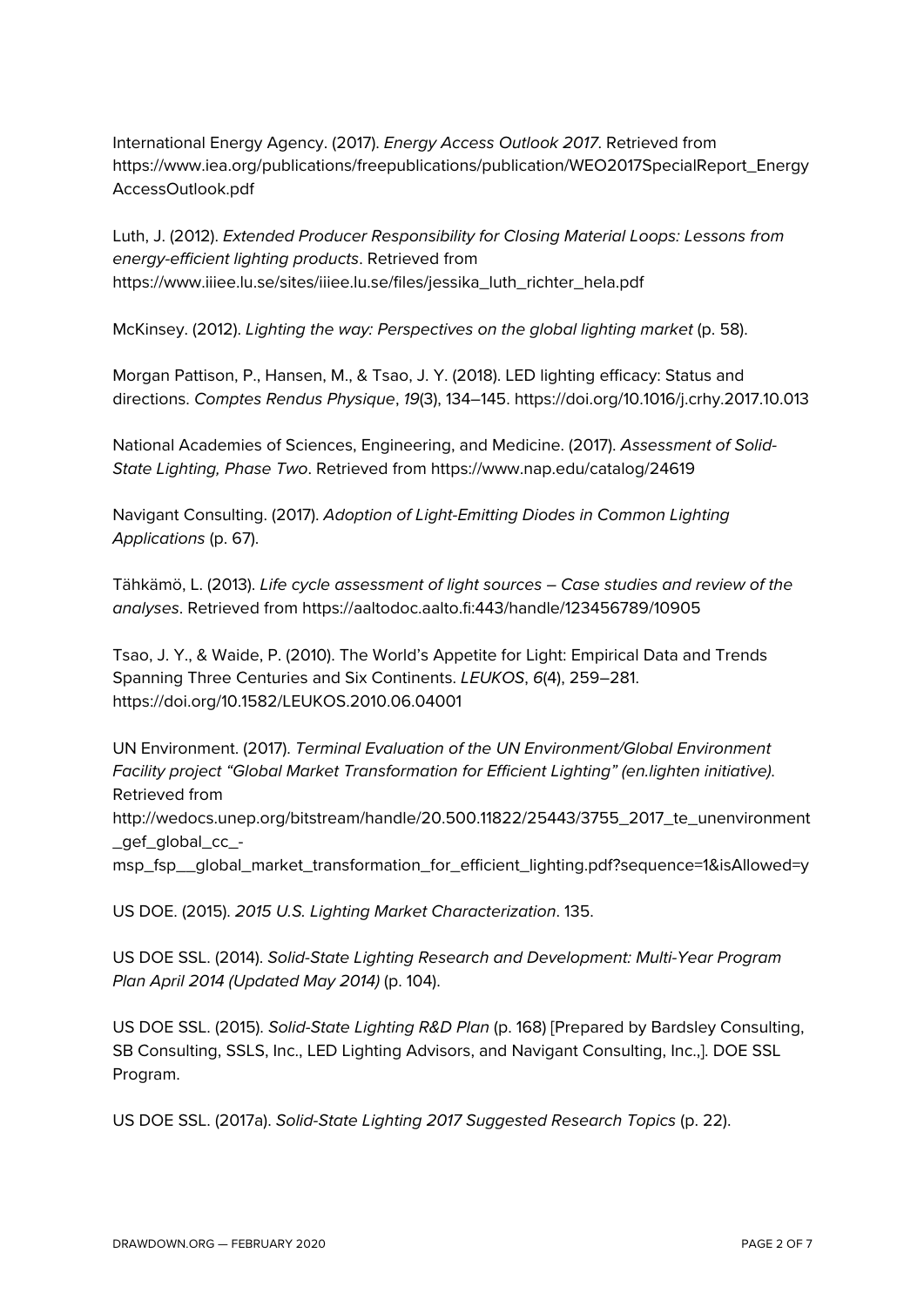US DOE SSL. (2017b). *Solid-State Lighting 2017 Suggested Research Topics Supplement: Technology and Market Context*. Retrieved from https://www.energy.gov/sites/prod/files/2017/09/f37/ssl\_supplement\_suggestedtopics\_sep2017\_0.pdf

VITO. (2015, October 31). *Preparatory Study on Light Sources for Ecodesign and/or Energy Labelling Requirements*.

Weisbuch, C. (2018). Historical perspective on the physics of artificial lighting. *Comptes Rendus Physique*, *19*(3), 89–112. https://doi.org/10.1016/j.crhy.2018.03.001

Ahn, B.-L., Yoo, S., Kim, J., Jeong, H., Leigh, S.-B., & Jang, C.-Y. (2016). Thermal management of LED lighting integrated with HVAC systems in office buildings. Energy and Buildings, 127, 1159–1170. https://doi.org/10.1016/j.enbuild.2016.06.027

Bertoldi, P., Labanca, N., Hirl, B., European Commission, Joint Research Centre, & Institute for Energy and Transport. (2012). Energy efficiency status report 2012: electricity consumption and efficiency trends in the EU -27. Retrieved from Publications Office website: http://dx.publications.europa.eu/10.2788/37564

Beu, D., Ciugudeanu, C., & Buzdugan, M. (2018). Circular Economy Aspects Regarding LED Lighting Retrofit—from Case Studies to Vision. Sustainability, 10(10), 3674. https://doi.org/10.3390/su10103674

Casamayor, J., Su, D., & Ren, Z. (2018). Comparative life cycle assessment of LED lighting products. Lighting Research & Technology, 50(6), 801–826. https://doi.org/10.1177/1477153517708597

CEM. (2018). Global Lighting Challenge GLC fact sheet. Retrieved from http://www.cleanenergyministerial.org/sites/default/files/2018- 07/GLC%20fact%20sheet%20%28May%202018%29.pdf

Cirrincione, L., Macaluso, R., Mosca, M., Scaccianoce, G., & Costanzo, S. (2018). Study of Influence of the LED Technologies on Visual and Subjective/Individual Aspects. 2018 IEEE International Conference on Environment and Electrical Engineering and 2018 IEEE Industrial and Commercial Power Systems Europe (EEEIC / I CPS Europe), 1–5. https://doi.org/10.1109/EEEIC.2018.8494515

Davies, T. W., & Smyth, T. (2018). Why artificial light at night should be a focus for global change research in the 21st century. Global Change Biology, 24(3), 872–882. https://doi.org/10.1111/gcb.13927

De Almeida, A., Santos, B., Paolo, B., & Quicheron, M. (2014). Solid state lighting review – Potential and challenges in Europe. Renewable and Sustainable Energy Reviews, 34, 30–48. https://doi.org/10.1016/j.rser.2014.02.029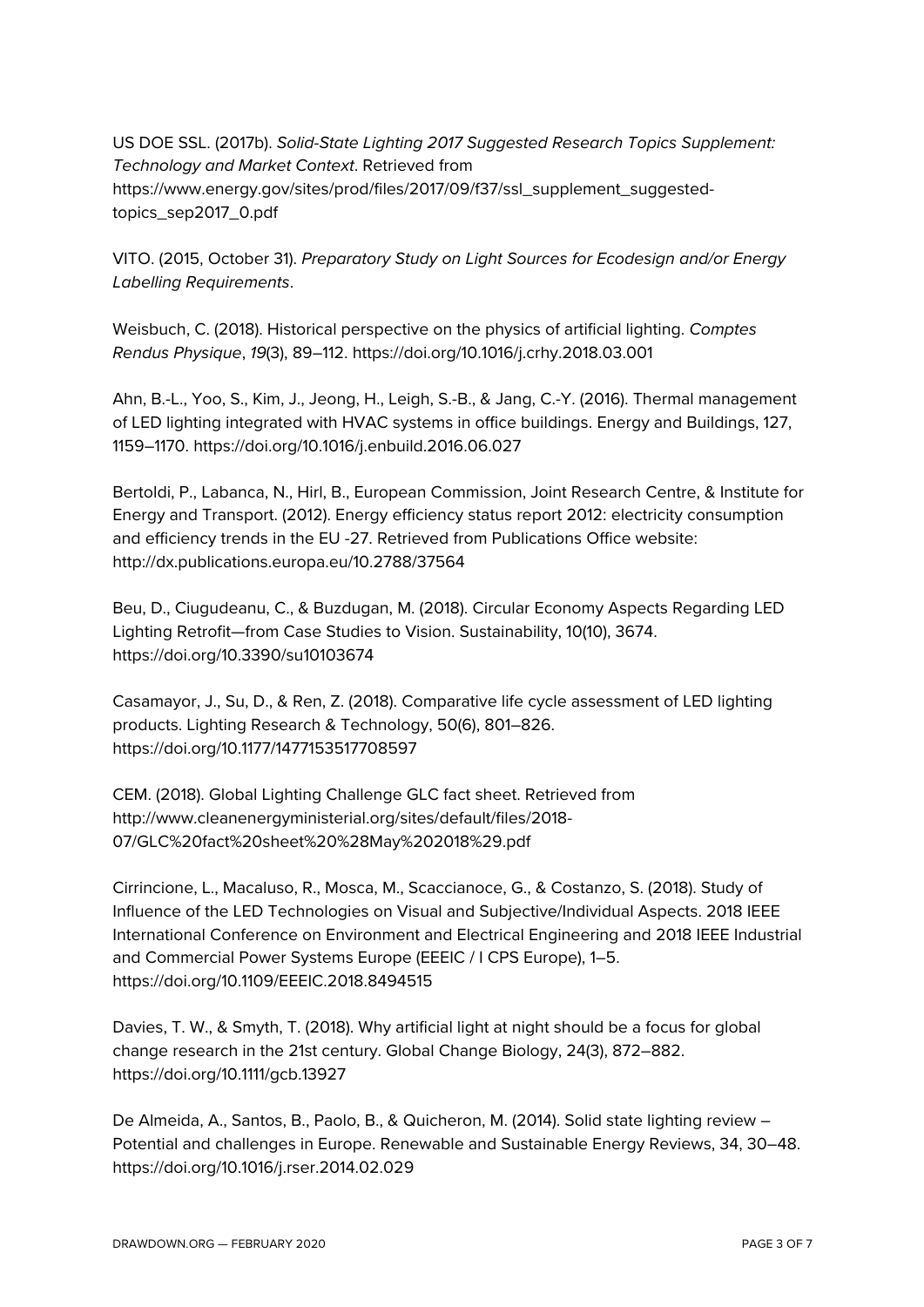Deng, H., Fannon, D., & Eckelman, M. J. (2018). Predictive modeling for US commercial building energy use: A comparison of existing statistical and machine learning algorithms using CBECS microdata. Energy and Buildings, 163, 34–43. https://doi.org/10.1016/j.enbuild.2017.12.031

Ding, Q., Liang, X., Zhao, Y., Liu, R., Li, P., Liu, M., & Lin, L. (2018). Study on Chinese and U.S. Energy Efficiency Regulations and Standards for Efficient Lighting Products. E3S Web of Conferences, 53, 02010. https://doi.org/10.1051/e3sconf/20185302010

Dubois, M.-C., Bisegna, F., Gentile, N., Knoop, M., Matusiak, B., Osterhaus, W., & Tetri, E. (2015). Retrofitting the electric lighting and daylighting systems to reduce energy use in buildings: a literature review. Energy Research Journal, 6(1), 25–41. http://dx.doi.org/10.3844/erjsp.2015.25.41

Dulout, J., Jammes, B., Seguier, L., Barroso, A., Dupuis, P., Zissis, G., & Alonso, C. (2018). Tweaking Light-Emitting Diodes: A Multiobjective Optimal Design for New Luminaires. IEEE Industry Applications Magazine, 24(4), 50–59. https://doi.org/10.1109/MIAS.2017.2740445

Elijošiutė, E., Balciukevičiūtė, J., & Denafas, G. (2012). Life Cycle Assessment of Compact Fluorescent and Incandescent Lamps: Comparative Analysis. Environmental Research, Engineering and Management, 61(3). https://doi.org/10.5755/j01.erem.61.3.2425

EU. Directive 2002/96/EC on waste electrical and electronic equipment (WEEE). , DIRECTIVE 2002/96/EC Official Journal of the European Union § (2003).

Franz, M., & Wenzl, F. P. (2017). Critical review on life cycle inventories and environmental assessments of LED-lamps. Critical Reviews in Environmental Science and Technology, 47(21), 2017–2078. https://doi.org/10.1080/10643389.2017.1370989

Galasiu, A. D., Newsham, G. R., Suvagau, C., & Sander, D. M. (2007). Energy Saving Lighting Control Systems for Open-Plan Offices: A Field Study. LEUKOS, 4(1), 7–29. https://doi.org/10.1582/LEUKOS.2007.04.01.001

Galasiu et al. 2004 Impact of window blinds on daylight-linked dimming and automatic on/off lighting controls. (n.d.). Retrieved from https://www.researchgate.net/profile/Anca\_Galasiu/publication/44066624\_Impact\_of\_windo w\_blinds\_on\_daylight-linked\_dimming\_and\_automatic\_onoff\_lighting\_controls

Gayral, B. (2017). LEDs for lighting: Basic physics and prospects for energy savings. Comptes Rendus Physique, 18(7–8), 453–461. https://doi.org/10.1016/j.crhy.2017.09.001

Gentile, N., Dubois, M.-C., Osterhaus, W., Stoffer, S., Amorim, C. N. D., Geisler-Moroder, D., & Jakobiak, R. (2016). A toolbox to evaluate non-residential lighting and daylighting retrofit in practice. Energy and Buildings, 123, 151–161. https://doi.org/10.1016/j.enbuild.2016.04.026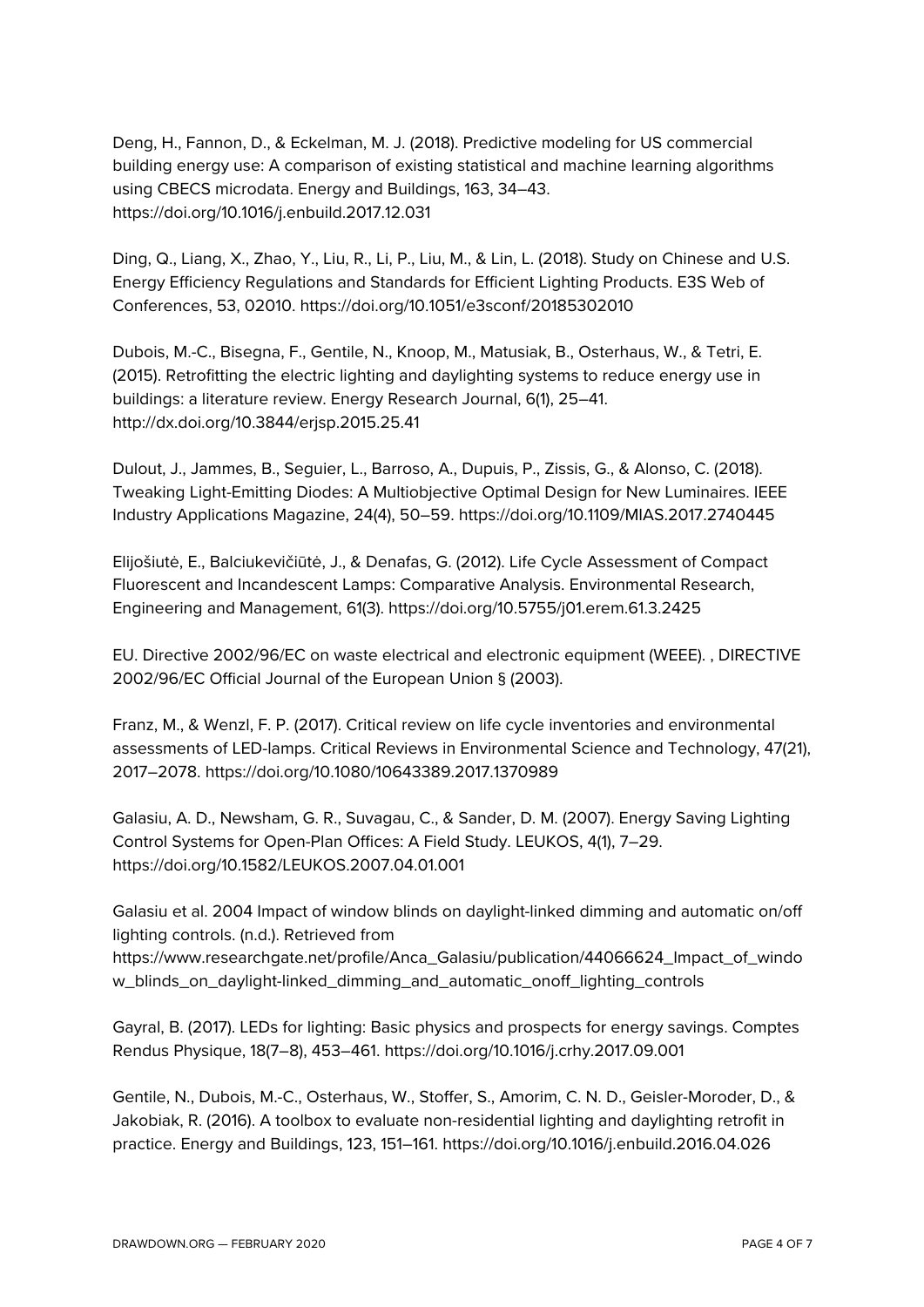Haq, M. A. ul, Hassan, M. Y., Abdullah, H., Rahman, H. A., Abdullah, M. P., Hussin, F., & Said, D. M. (2014). A review on lighting control technologies in commercial buildings, their performance and affecting factors. Renewable and Sustainable Energy Reviews, 33, 268– 279. https://doi.org/10.1016/j.rser.2014.01.090

Hebert et al. 2014 Energy saving via lighting study at US National Laboratories. Facilities, 32 (7/8) 396-410. (n.d.). Retrieved from http://www.emeraldinsight.com/doi/pdfplus/10.1108/F-04- 2013-0028

Hong, L., Zhou, N., Fridley, D., Feng, W., & Khanna, N. (2014). Modeling China's building floorarea growth and the implications for building materials and energy demand. ACEEE Summer Study on Energy Efficiency in Buildings, 10–146.

IEA. (2006). Light's labour's lost: Policies for Energy-Efficient Lighting. https://doi.org/10.1787/9789264109520-en

IEA. (2016). Energy Technology Perspectives 2016. Retrieved from International Energy Agency website: http://www.iea.org/etp/etp2016/

IEA. (2017). Energy Technology Perspectives 2017. Retrieved from International Energy Agency website: http://www.iea.org/etp/etp2017/

Labeodan, T., De Bakker, C., Rosemann, A., & Zeiler, W. (2016). On the application of wireless sensors and actuators network in existing buildings for occupancy detection and occupancydriven lighting control. Energy and Buildings, 127, 75–83. https://doi.org/10.1016/j.enbuild.2016.05.077

Levine et al. (2007) Residential and commercial buildings. In Climate Change 2007: Mitigation. Contribution of Working Group III to the Fourth Assessment Report of the Intergovernmental Panel on Climate Change . (n.d.). Retrieved from https://www.ipcc.ch/pdf/assessment-report/ar4/wg3/ar4-wg3-chapter6.pdf

Life-Cycle Assessment of Energy and Environmental Impacts of LED Lighting Products. (n.d.). 4.

Lighting the way: Perspectives on the global lighting market. (n.d.). 58.

McKinsey. (2012). Lighting the way: Perspectives on the global lighting market (p. 58).

Morgan Pattison, P., Hansen, M., & Tsao, J. Y. (2018). LED lighting efficacy: Status and directions. Comptes Rendus Physique, 19(3), 134–145. https://doi.org/10.1016/j.crhy.2017.10.013

National Academies of Sciences, Engineering, and Medicine. (2017). Assessment of Solid-State Lighting, Phase Two. Retrieved from https://www.nap.edu/catalog/24619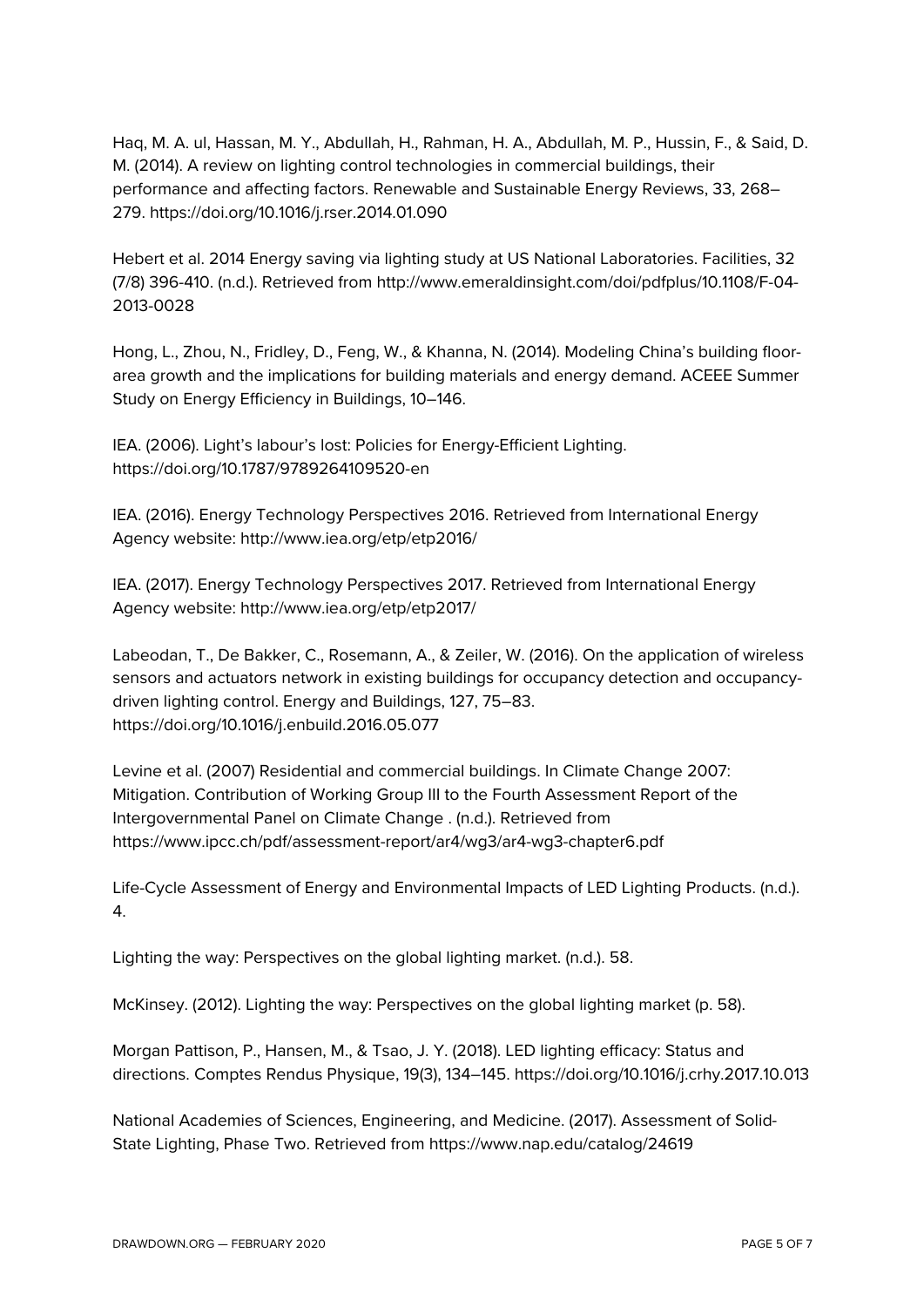OECD. (2014). World Energy Outlook 2014 [Text]. Retrieved from https://www.oecdilibrary.org/energy/world-energy-outlook-2014\_weo-2014-en

Tähkämö, L. (2013). Life cycle assessment of light sources – Case studies and review of the analyses. Retrieved from https://aaltodoc.aalto.fi:443/handle/123456789/10905

UN Environment. (2017). Terminal Evaluation of the UN Environment/Global Environment Facility project "Global Market Transformation for Efficient Lighting" (en.lighten initiative). Retrieved from http://wedocs.unep.org/bitstream/handle/20.500.11822/25443/3755\_2017\_te\_unenvironment \_gef\_global\_cc\_ msp\_fsp\_\_global\_market\_transformation\_for\_efficient\_lighting.pdf?sequence=1&isAllowed=y

Urge-Vorsatz, D., Eyre, N., Graham, P., Harvey, D., Hertwich, E., Jiang, Y., … McMahon, J. E. (2015). Energy End-Use: Buildings. Retrieved from http://foix21.iiasa.ac.at/web/home/research/Flagship-Projects/Global-Energy-Assessment/GEA\_CHapter10\_buildings\_lowres.pdf

Urge-Vorsatz, D., Petrichenko, K., Antal, M., Staniec, M., Labelle, M., Ozden, E., & Labzina, E. (2012, May). Best Practice Policies for Low Energy and Carbon Buildings. A Scenario Analysis. Research report prepared by the Center for Climate Change and Sustainable Policy (3CSEP) for the Global Buildings Performance Network. Retrieved from http://www.gbpn.org/sites/default/files/08.CEU%20Technical%20Report%20copy\_0.pdf

US DOE SSL. (2014). Solid-State Lighting Research and Development: Multi-Year Program Plan April 2014 (Updated May 2014) (p. 104).

US DOE SSL. (2015). Solid-State Lighting R&D Plan (p. 168) [Prepared by Bardsley Consulting, SB Consulting, SSLS, Inc., LED Lighting Advisors, and Navigant Consulting, Inc.,]. DOE SSL Program.

US DOE SSL. (2017a). Solid-State Lighting 2017 Suggested Research Topics (p. 22).

US DOE SSL. (2017b). Solid-State Lighting 2017 Suggested Research Topics Supplement: Technology and Market Context. Retrieved from https://www.energy.gov/sites/prod/files/2017/09/f37/ssl\_supplement\_suggestedtopics\_sep2017\_0.pdf

U.S. EIA. (2012). Commercial Building Energy Consumption Survey (CBECS) 2012. Retrieved from U.S. Energy Information Administration website: https://www.eia.gov/consumption/commercial/data/2012/bc/pdf/b7.pdf

Weisbuch, C. (2018). Historical perspective on the physics of artificial lighting. Comptes Rendus Physique, 19(3), 89–112. https://doi.org/10.1016/j.crhy.2018.03.001